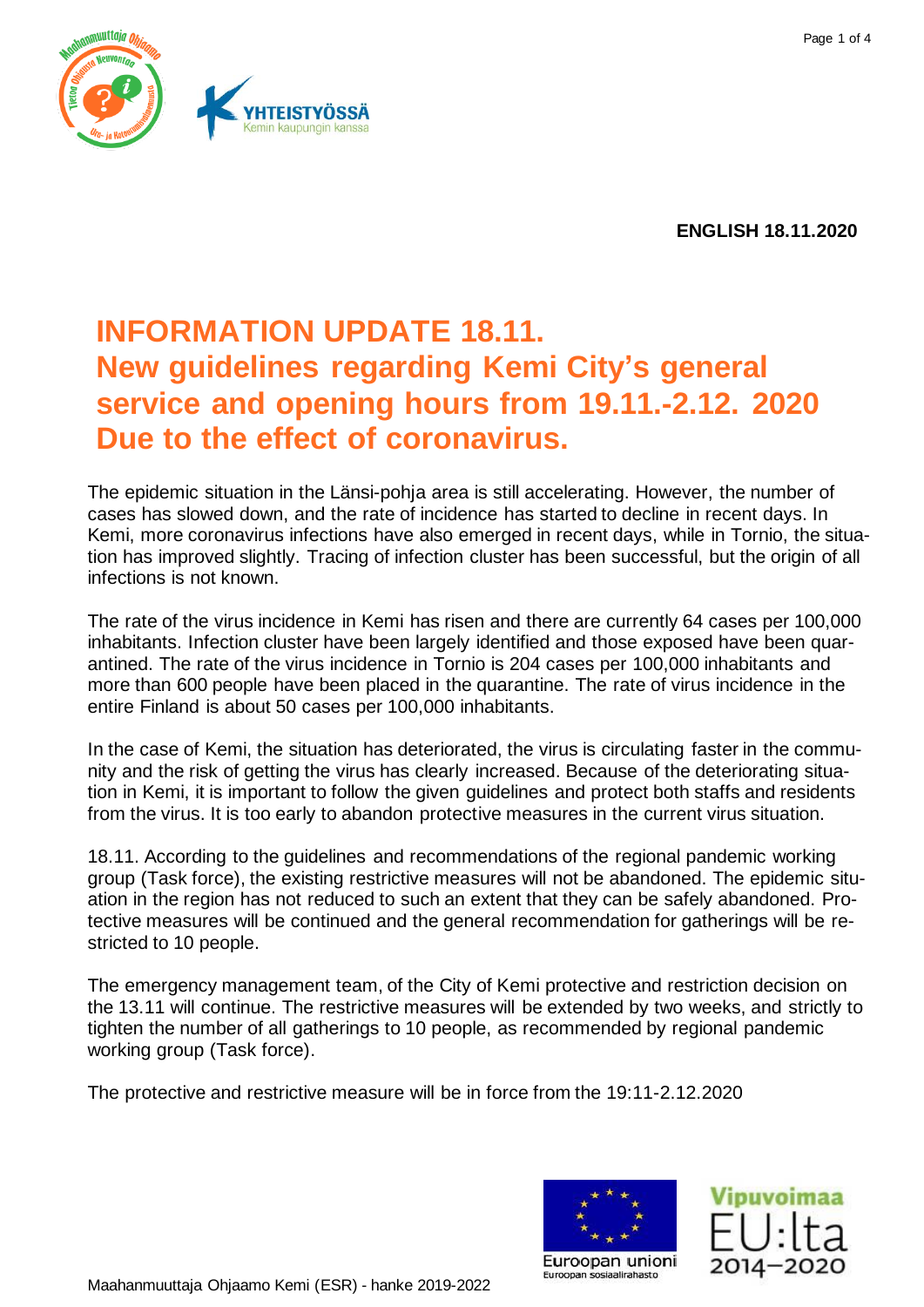

## **Current guidelines:**

The coronavirus situation in Meri-Lappi area is still serious, in accordance with the guidelines of the regional pandemic working group (Task force) the existing protective and restrictive measures of resident's activities will be continued. The duration of the restrictive measures is two weeks, during which the epidemic is expected to subside.

## **Changes in opening hours and service caused by the coronavirus epidemic 19.11. - 2.12.2020**

- 1. It strongly recommended to wear face mask in all situations where there are not possibilities to keep safe distance.
- 2. It is possible to meet the residents of service homes outdoors, keeping physical distance and face protection. Visitations should and must be agreed in advance with service homes management. There should not be more than two visitors at the same time.
- 3. Indoor programs group activities organized by the city will be suspended, for all groups over the age of 18 year. It also is recommended that other organizations in the city do same.
- 4. Kemi city organized programs will be cancelled and public programs or activity with over 10 participants indoors is prohibited. Groups and companies should do the same.
- 5. It is strongly recommended that private and third sector operations, religious communities should not organize gatherings with more than 10 people at this this moment. Gatherings of less than 10 people should follow the general mask and safe distancing recommendation.
- 6. We appeal to the residents to so far refrained from organizing all kinds of indoor parties and events, such as Christmas parties.
- 7. There are restrictions to the following activities/services or possibly suspended
- Kemi-kammarin activities suspended
- Clients services in the city building suspended. Important services will be arranged with an appointment
- day hospitalization services and day services are closed. Activities will be implemented at home.
- sauna programs will be restricted
- group intervention and interval treatment in Apila
- family support activities





Euroopan unioni Euroopan sosiaalirahasto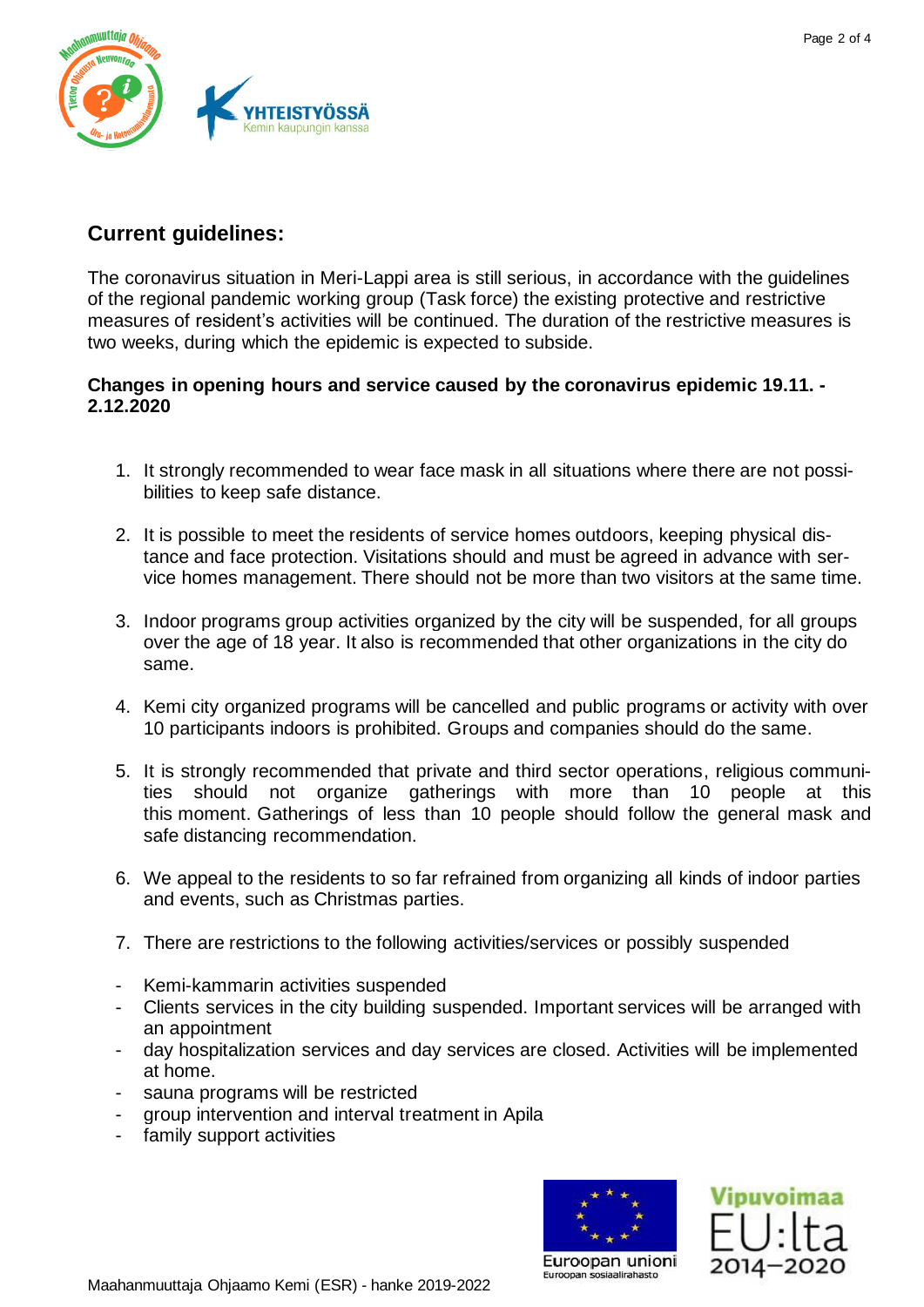

- Leipätehdas activity center
- 8. It is recommended that people over the age of 70 avoid close physical contact whenever possible at their own discretion.
- 9. Kemi city's indoor sports venues are will be temporary break from those over 18 years of age. Groups and companies should do the same.

People under the age of 18 should consider the following in their hobbies

- The use of changing rooms in sports facilities is not recommend
- Participants are recommended to enter the gym preferred equipment and staying in the locker room will be authorized
- Likewise, participants are encouraged to use their own washing facilities
- Only 15 people can stay in locker room at same time.
- Each exercise facility will specify the number of participants allowed at the same time.
- During exercises participants must follow the protection guidelines given by the sports union.
- Facility users can find detailed instructions from the sports office and the sports
- 10.Strongly recommended that all kinds of competitions and show performance and trips related to such activities be cancelled for youth and adults.
- 11.Cultural centers such as art galleries, historical museum should be closed, concerts theater performance should be cancelled in this interval. The library has limited special protective measures for the purpose of borrowing material only.
- 12. In public transport services, it is recommended that all passengers over the age of 18 wear a respiratory protection (mask).
- 13. At this time, basic and upper secondary education will continue normally with contact teaching. Teachings will follow protective measures/guidelines. A possible switching to distance learning or shift learning classes is in plan as a precaution if needed.
- 14.Respiratory protection (mask) will be distributed to low-income residents of Kemi on Tuesdays and Thursdays from the Social office Information Point from 12 noon to 15:00.

On weekdays, Kemi coronavirus sampling/testing center is located at Sairaalakatu 1 (Tori opposite the central hospital). Sampling/testing is open Monday- Friday from 8 a.m. to 14:30 and is only by appointment.

Saturdays and Sundays, there are also coronavirus samples/tests center also to Kemi residents in Tornio Health Advice Point, located at the border. Sampling/testing is open on Saturdays from 9:00 to 15:00 and on Sundays from 9:00 to 14:00 and is by appointment.



Euroopan sosiaalirahasto